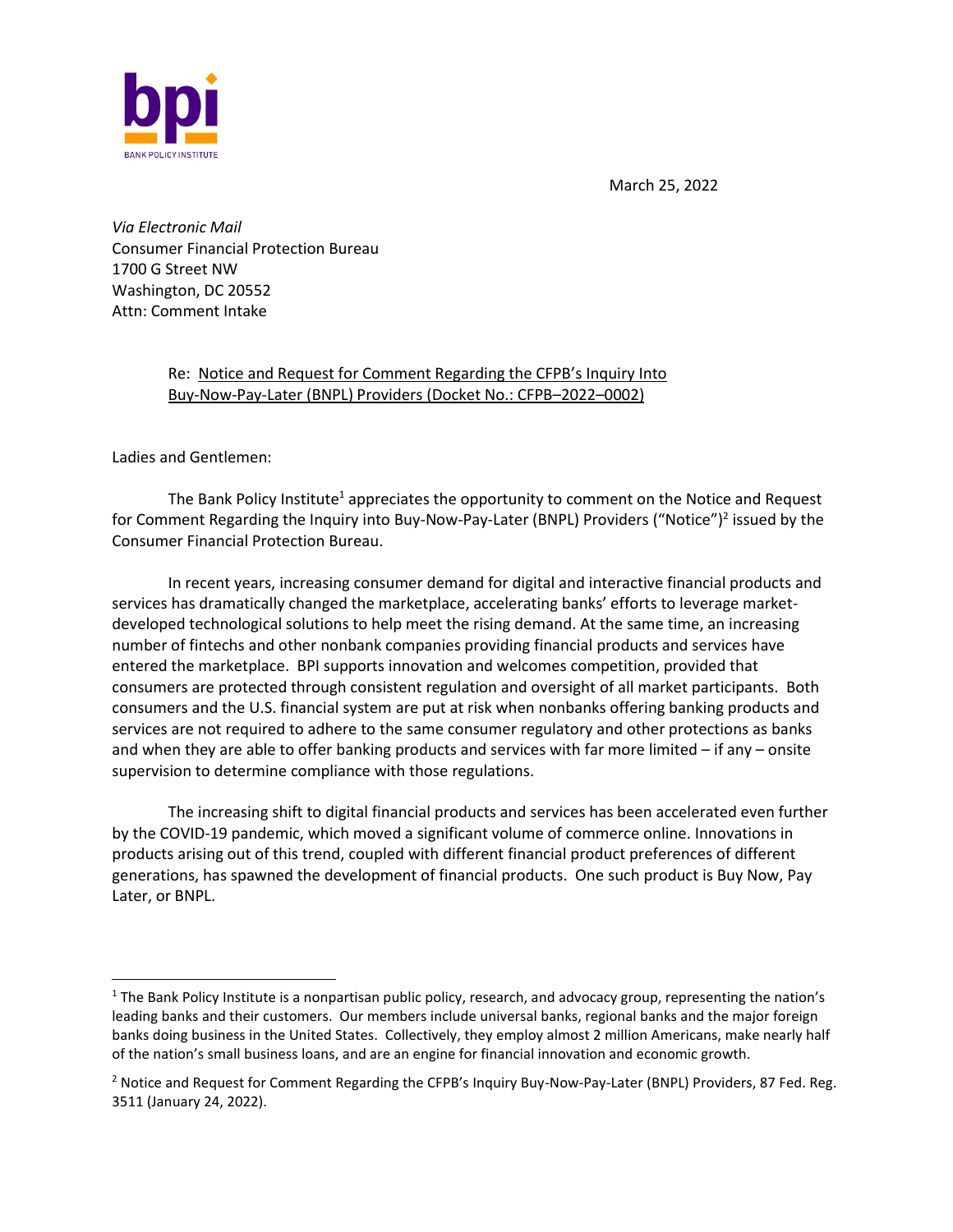We agree with the Bureau's definition of BNPL as a consumer financial product used at the point of sale to pay for a purchase in 4 or fewer payments with no finance charges. This definition is consistent with common understanding.<sup>3</sup> It also appropriately identifies the type of products about which the CFPB has expressed interest in gathering information as these products have grown in use exponentially in recent years and yet may not be subject to key consumer protection regulations. In contrast to this category of credit offerings, other types of consumer finance products, such as those that are repayable in five or more installments, those that have interest rates, and those that are "oncard" (i.e., a credit card feature and tied to the credit line), are expressly covered by the Truth in Lending Act ("TILA") and other consumer protection laws.<sup>4</sup> These products should be excluded from the definition of BNPL, as many consumer protection requirements already apply to them and such application is well understood in the marketplace. For the purpose of this comment letter, we use BNPL to refer to a consumer financial product used at the point of sale to pay for a purchase in 4 or fewer payments with no finance charges.

While broader consumer protections within the CFPB's statutory and regulatory authority, such as those focused on transparency, like the prohibition on unfair, deceptive or abusive acts or practices ("UDAAP"), already apply to BNPL providers and products, it is important for the CFPB to take additional steps to ensure that consumers are duly protected when using a BNPL product, whether offered by a bank or a nonbank.<sup>5</sup> Nonbank companies providing BNPL products are not subject to the same level of direct, consistent oversight as banks for compliance with consumer protection regulations. In addition, banks are subject to general expectations of safety and soundness and responsible banking and to regular, direct supervision by their primary federal regulators for compliance with prudential and many other regulations to ensure the banks' safety and soundness and consumer data protection.

Therefore, it is important that the CFPB clarify that nonbank BNPL providers are held to the same standards as banks with regard to consumer protections, responsible lending, and consumer data privacy requirements. Thus, we recommend that the CFPB clarify the expectations regarding all BNPL products, regardless of whether provided by a bank or nonbank, including by:

- Requiring BNPL providers to disclose all relevant product information in a clear, transparent, and truthful manner in their marketing and product-related materials, consistent with the prohibition on UDAAP;
- Reiterating to BNPL providers the expectations pertaining to (i) truthful disclosure of credit reporting practices, and (ii) accurate reporting inherent in the FCRA and Regulation V.
- Emphasizing the importance of conducting creditworthiness assessments and maintaining reasonable merchant and fraud dispute processes for nonbank BNPL providers;

<sup>&</sup>lt;sup>3</sup> See [Hidden Risks of Buy-Now, Pay-Later Plans | BNPL -](https://www.consumerreports.org/shopping-retail/hidden-risks-of-buy-now-pay-later-plans-a7495893275/) Consumer Reports.

<sup>4</sup> 15 U.S.C. § 1601 *et seq.*

<sup>5</sup> 12 U.S.C. § 5531 *et seq*.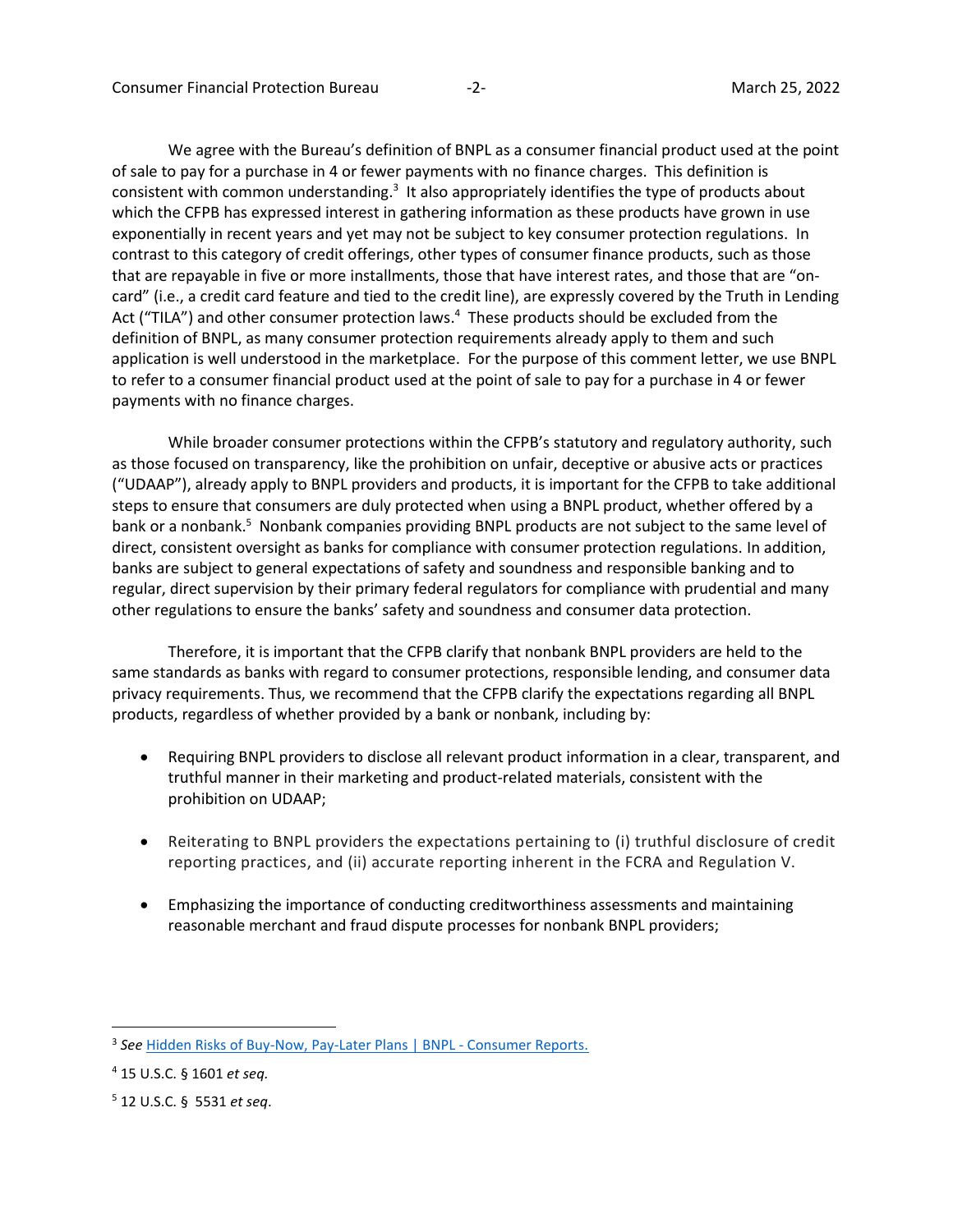- Requiring BNPL providers to ensure that their customers enrolled in automatic payments also have the ability to revoke authorization for automatic payments without unnecessary obstacles; and
- Coordinating with other regulators to reaffirm that nonbank BNPL providers are subject to the same privacy and cybersecurity requirements and oversight for protecting consumer data as banks and other holders of consumer financial data.

Finally, pursuant to Section 1024 of the Dodd-Frank Act, the CFPB has authority over "any covered person who . . . is a larger participant of a market for other consumer financial products or services, as defined by rule."<sup>6</sup> To date, the CFPB has defined "larger participants" to include those in the consumer reporting, consumer debt collection, student loan servicing, international money transfer, and automobile financing markets, which has allowed the agency to examine the activities of these larger participants in a similar manner to those covered persons routinely supervised by the CFPB pursuant to Section 1025.<sup>7</sup> BPI recommends that the CFPB consider using its authority under Section 1024 to engage in a larger participant rulemaking in order to supervise the activities of nonbank BNPL providers. Engaging in such a rulemaking would subject larger BNPL providers to the same level of direct, consistent oversight as banks for compliance with consumer protection regulations.

# **I. The CFPB should require BNPL providers to disclose all relevant product information in a clear, transparent, and truthful manner in their marketing and product-related materials.**

As discussed previously, BNPL programs allow consumers to purchase and receive an item up front and then make additional payments of equal amounts. The "pay in four" model generally allows the consumer to pay for their purchase in four interest-free payments over 6 or 8 weeks. The first payment may be due at checkout or shortly thereafter. A consumer can choose to link their debit card, bank account, or even a credit card, depending on the BNPL provider, to make the payments to the BNPL provider.<sup>8</sup> This model generally is used for financing smaller-ticket purchases (typically less than \$250).<sup>9</sup> The option is generally offered when shopping online or through a mobile app, though it is also available in stores.<sup>10</sup> Most BNPL providers charge a minimum late fee and at least one large provider charges returned payments fees, although terms and conditions vary.<sup>11</sup>

 $6$  12 U.S.C. § 5514 (a)(1)(B).

 $7$  12 C.F.R. part 1090.

<sup>8</sup> [Hidden Risks of Buy-Now, Pay-Later Plans | BNPL -](https://www.consumerreports.org/shopping-retail/hidden-risks-of-buy-now-pay-later-plans-a7495893275/) Consumer Reports

<sup>&</sup>lt;sup>9</sup> [Buy now, pay later: Five business models to compete | McKinsey](https://www.mckinsey.com/industries/financial-services/our-insights/buy-now-pay-later-five-business-models-to-compete)

 $10$  *Id.* 

 $11$  ['Buy now, pay later' companies face growing calls for regulation](https://www.protocol.com/fintech/buy-now-pay-later-holidays) - Protocol  $-$  The people, power and politics of [tech.](https://www.protocol.com/fintech/buy-now-pay-later-holidays)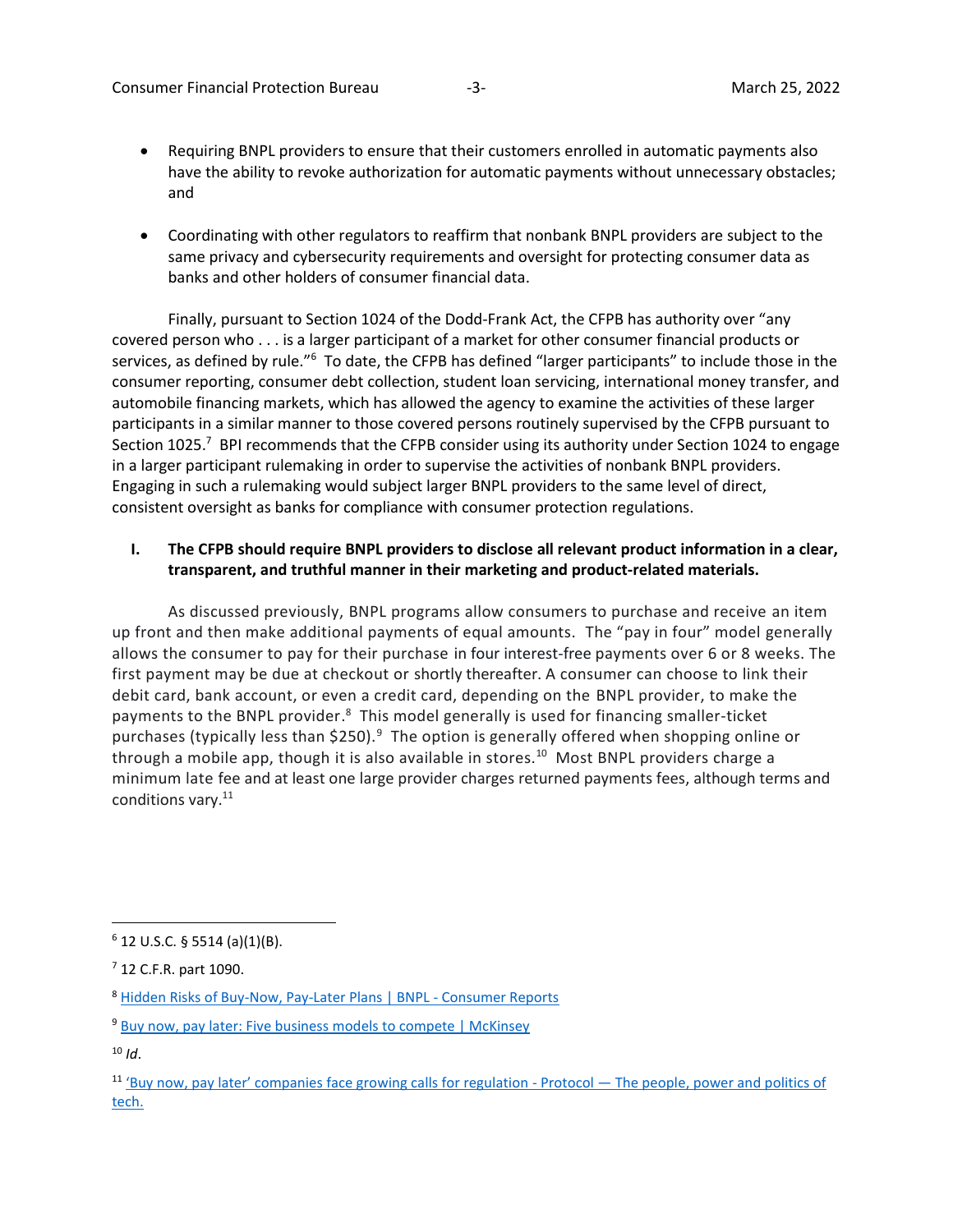As noted, although some consumer protection laws apply to BNPL products, TILA does not apply.<sup>12</sup> TILA promotes the informed use of consumer credit, in part, by mandating understandable, standardized disclosures and common terminology to simplify consumer comparisons of credit terms and rates. TILA's disclosures and protections do not extend to BNPL consumers using "pay in four" products because BNPL lenders are not "creditor[s]," which is defined as "[a] person who regularly extends consumer credit that is subject to a finance charge or is payable by a written agreement in more than four installments." $13$ 

Because TILA does not cover the "pay-in-four" product, BNPL lenders are not required to provide consumers with the clear, standardized disclosures required by TILA and its implementing regulation, Regulation Z, that consumers may expect generally when using consumer finance products.<sup>14</sup> Though the basics of the "pay-in-four" product may be generally understood, important terms and conditions (like payment obligations and fees) may be absent in disclosures, difficult to find, or described in ways that consumers may not understand. Further, consumers may be further confused because BNPL providers differ in what they disclose, how they disclose, and where they disclose important information.

The differences in how BNPL products work and in what information is disclosed – both in comparison to other consumer finance products and as compared to other BNPL products – highlight the importance of ensuring that all terms of the BNPL product are clearly and truthfully represented in advertising and disclosed to the consumer in product-related materials so that consumers can make informed choices about what consumer financial products and services best meet their needs. 15

Thus, we recommend that the CFPB reiterate the requirement and expectation, consistent with the prohibition on UDAAP, that BNPL providers disclose all relevant product information in a clear, transparent, and truthful manner in marketing and other product-related materials, which includes ensuring adequate disclosure of:<sup>16</sup>

> $\circ$  How the BNPL product works, including when payments are due and the amount of each payment;

<sup>&</sup>lt;sup>12</sup> [IN11784 \(congress.gov\);](https://crsreports.congress.gov/product/pdf/IN/IN11784) What's wrong with buy now, pay later? The risks of the newest tool to pull you into debt [| Frontier Group.](https://frontiergroup.org/blogs/blog/fg/whats-wrong-buy-now-pay-later-risks-newest-tool-pull-you-debt)

 $13$  15 U.S.C. § 1602(g); 12 C.F.R. § 1026.2(a)(17)(i).

<sup>14</sup> 15 U.S.C. § 1601 *et seq.* and 12 C.F.R. part 1026.

<sup>&</sup>lt;sup>15</sup> Section 1021(b)(1) of the Dodd-Frank Act provides that the CFPB is authorized to use its authorities to, among other things, ensure that, with respect to consumer financial products and services, "consumers are provided with timely and understandable information to make responsible decisions about their financial transactions." 12 U.S.C. § 5511(b)(1). Under Section 1032 of the Dodd-Frank Act, the CFPB can "prescribe rules to ensure that the features of any consumer financial product or service, both initially and over the term of the product or service, are fully, accurately, and effectively disclosed to consumers in a manner that permits consumers to understand the costs, benefits, and risks associated with the product or service, in light of the facts and circumstances." 12 U.S.C. § 5532.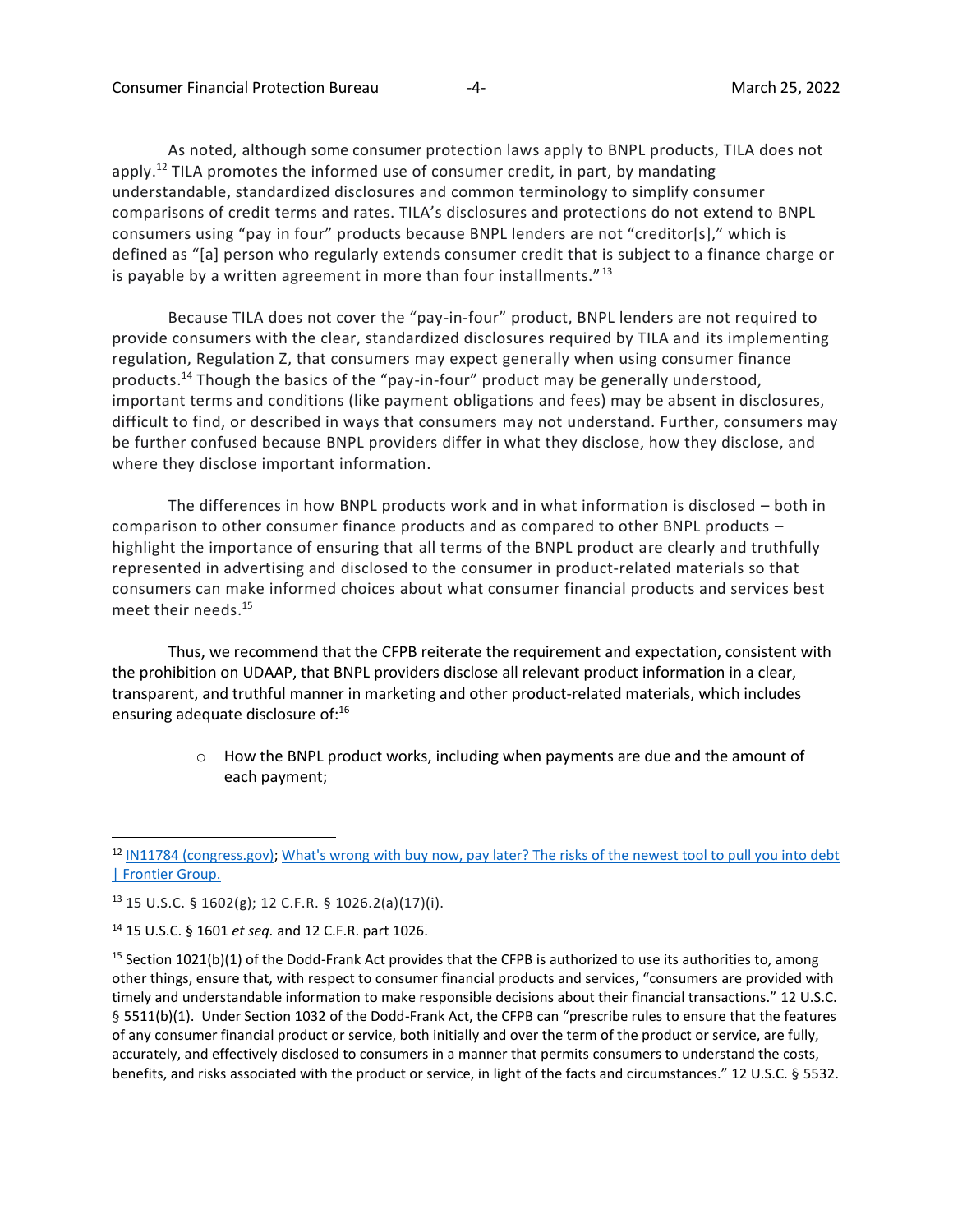- $\circ$  Whether autopay is mandatory in connection with the BNPL product and whether and how autopay can be cancelled by the customer;
- o What types of fees are charged by the BNPL provider and when; and
- o How the BNPL provider will handle insufficient funds ("NSF") notices from the customer's bank (e.g., whether the BNPL provider will seek funds from bank on receipt of NSF notice, and if so, how many times).

# **II. The CFPB should reiterate to BNPL providers the expectations pertaining to (i) truthful disclosure of credit reporting practices, and (ii) accurate reporting to the credit reporting agencies inherent in the FCRA and Regulation V.**

BNPL providers generally do not report their "pay-in-four" loans to the credit reporting agencies and only some report longer-term installment loans on a monthly payment schedule. The credit reporting bureaus lack the framework to accommodate "pay-in-four" reporting.<sup>17</sup> Reporting under the bureaus' current framework could harm consumers' credit scores by lowering the average age of their credit accounts and by increasing the percentage of credit utilization. This would be true even for consumers who pay on time. And, in light of the expectations inherent in the Fair Credit Reporting Act ("FCRA") and Regulation V relating to furnishing accurate information, BNPL providers could face a significant risk of civil liability by reporting now given the bureaus' lack of a defined "pay-in-four" reporting framework.<sup>18</sup>

While the furnishing of information to the Credit Reporting Agencies is done on a voluntary basis, some BNPL providers use credit reporting as a marketing tool to attract customers and advertise that use of their products would help improve credit scores. However, consumers may not understand that timely payments might not be reported and thus might not help a consumer improve their credit score. Furthermore, they may not understand that late or missed payments might be reported and thus their credit reports might be negatively affected.

As described in section I above, it is important that consumers have transparency about the terms and mechanics of BNPL products so that they can make informed decisions about what consumer financial products are appropriate for their circumstances. Thus, the CFPB should reiterate the expectation that BNPL providers accurately disclose their credit reporting practices to protect consumers from the harmful practices of those BNPL providers that falsely advertise that use of their products would improve customers' credit scores and those that report only borrowers' missed payments, thus creating negative credit history, without accurately disclosing these practices. Furthermore, the CFPB should reiterate the expectations pertaining to accurate

 $17$  We note that to the extent BNPL information is provided to the credit reporting agencies, it is important that a consistent methodology is developed for reporting across all of the CRAs. Absent consistency across the CRAs, data from any one bureau may differ from that of another bureau and may cause complexities for lenders that want to use the information.

<sup>18</sup> 15 U.S.C. § 1681s–2(a); 12 C.F.R. § 1022.42.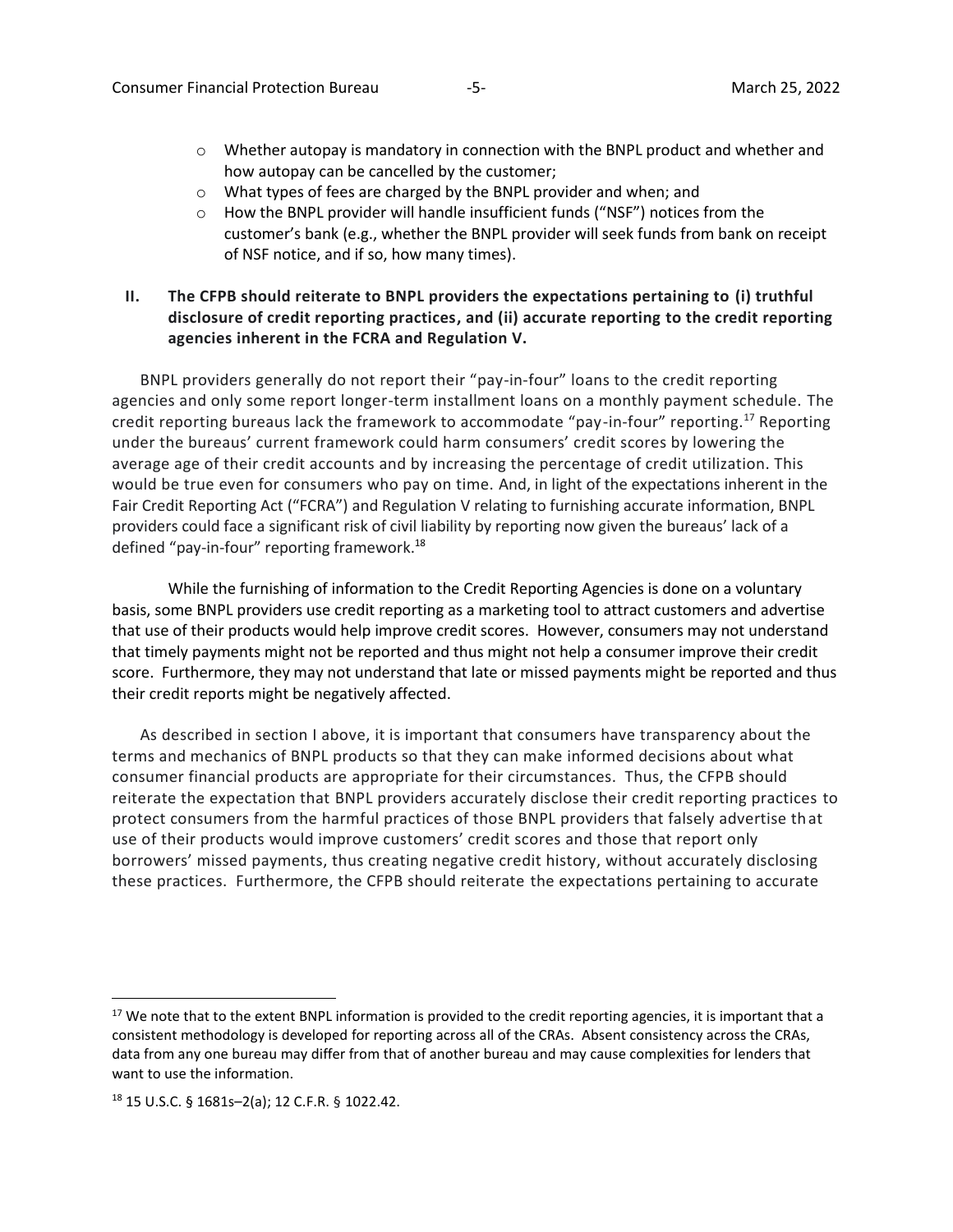reporting to the credit reporting agencies inherent in the FCRA and Regulation V.<sup>19</sup>

### **III. The CFPB should emphasize the importance of conducting creditworthiness assessments and maintaining reasonable merchant and fraud dispute processes for nonbank BNPL providers.**

As noted previously, banks are subject to general expectations of safety and soundness and responsible banking and to regular, direct supervision by their primary federal regulators for compliance with prudential and many other regulations to ensure the banks' safety and soundness. Consistent with these expectations and responsible banking practices, banks generally provide merchant and fraud dispute protections to their customers in connection with many consumer financial products. However, many nonbank BNPL providers do not have robust or well-defined dispute procedures. Rather, many nonbank BNPL providers expressly state that consumers must resolve returns or problems with their order directly with the merchant. Nonbank BNPL customers may find that returning merchandise and settling merchant disputes can be time-consuming and complicated. This may leave consumers on the hook for payments to the nonbank BNPL provider that provides the consumer with no meaningful recourse should a merchant refuse to honor its policies, fail to fulfill an order, ship faulty or damaged goods, or defraud the consumer, for example.<sup>20</sup> Further, the lack of merchant dispute protections from nonbank BNPL providers may come as a surprise for BNPL consumers who may be used to the protections offered in connection with other consumer credit products. Thus, the CFPB should clarify that nonbank BNPL providers are expected to maintain reasonable merchant and fraud dispute processes for consumers and, consistent with the first recommendation, to clearly disclose the terms of those protections.

Additionally, consistent with responsible banking practices and safety and soundness principles, banks extend credit based on their customers' creditworthiness rather than mere verification of their identity. In order to avoid the overextension of credit and the accumulation of debt by consumers, the CFPB should emphasize the critical importance of a creditworthiness assessment by nonbank BNPL providers before approving a consumer for a BNPL product, including by reviewing their borrowing history with the BNPL provider and its affiliates.

### **IV. The CFPB should require BNPL providers to ensure that their customers enrolled in automatic payments can revoke authorization for automatic payments without unnecessary obstacles**.

The majority of BNPL providers require consumers to enroll in autopay as a condition of obtaining the desired product. While BNPL providers typically allow consumers to change the payment method tied to autopay, many do not allow consumers to cancel their autopay enrollment. While using autopay may help ensure consumers do not miss a BNPL payment, consumers should be permitted to revoke authorization for automatic payments in connection with a BNPL product through a straightforward

<sup>&</sup>lt;sup>19</sup> The FCRA states that "a person shall not furnish any information relating to a consumer to any consumer reporting agency if the person knows or has reasonable cause to believe that the information is inaccurate," although there is an exception to this prohibition if a dispute address is provided. 15 U.S.C. § § 1681s-2(a)(1)(A), 1681s-2(a). Regulation V requires furnishers to "establish and implement reasonable written policies and procedures regarding the accuracy and integrity of the information relating to consumers that it furnishes to a consumer reporting agency." 12 C.F.R. § 1022.42.

<sup>&</sup>lt;sup>20</sup> [Hidden Risks of Buy-Now, Pay-Later Plans | BNPL -](https://www.consumerreports.org/shopping-retail/hidden-risks-of-buy-now-pay-later-plans-a7495893275/) Consumer Reports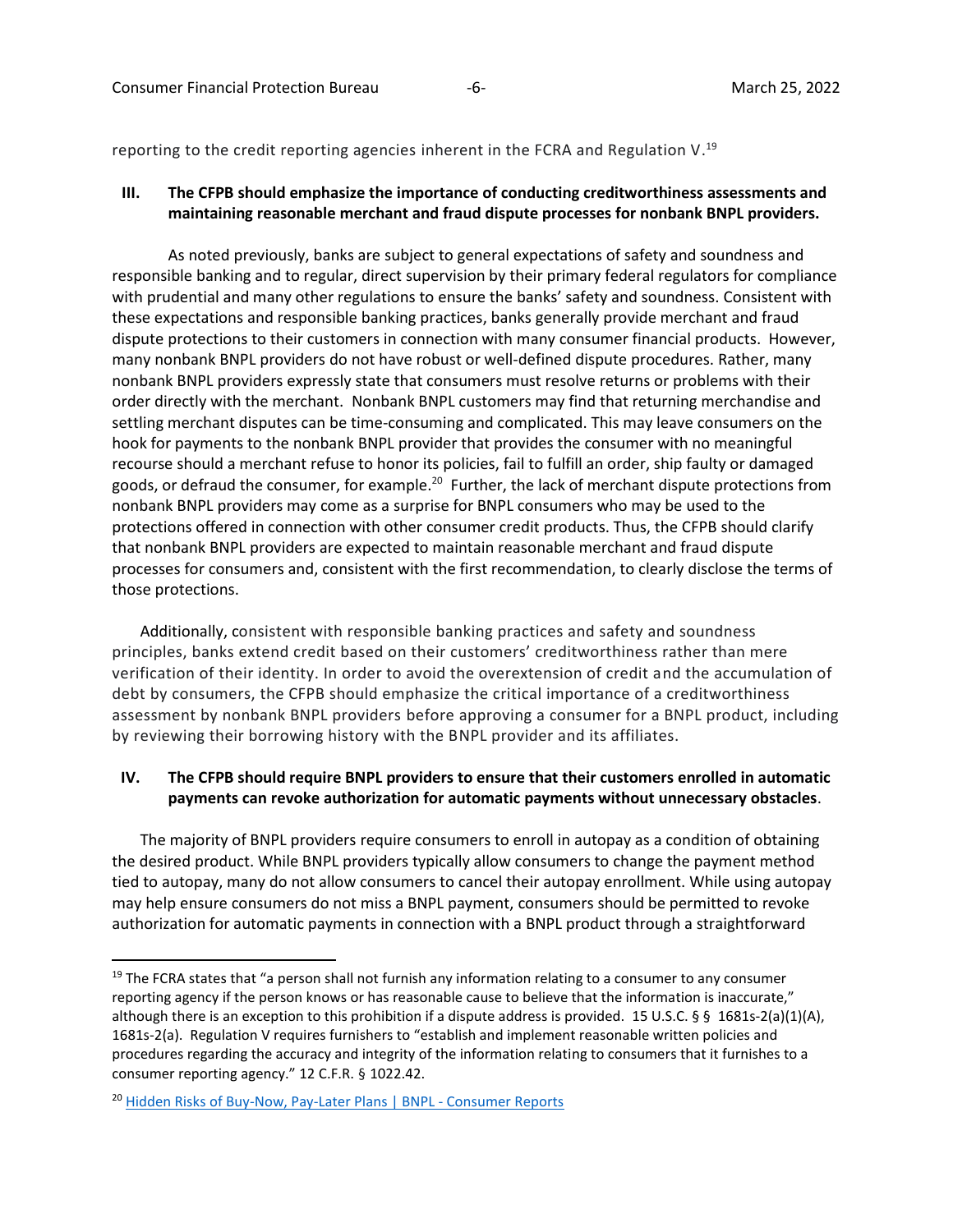process. Consumers have the best view of all of their payment obligations and may determine that using an autopay function for a particular BNPL product is not appropriate. Thus, consumers should be able to cancel their enrollment in autopay through a straightforward process without unnecessary obstacles. 21

# **V. The CFPB and other relevant federal regulators should reaffirm that nonbank BNPL providers are subject to the same privacy and cybersecurity requirements and oversight for protecting consumer data as banks and other holders of consumer financial data.**

The CFPB highlighted the fact that in some cases, BNPL providers may have access to certain consumer financial information as well as personally identifiable information about consumers, which is used to conduct the "soft credit checks" BNPL providers often initiate in order to approve a consumer for a BNPL product.

However, it is not clear how nonbank BNPL providers are protecting that sensitive data. There are significant differences in oversight between banks and nonbanks regarding consumer data privacy and protection. Banks that are subject to federal bank supervision and regulation are subject to numerous laws and regulations that govern how consumer data must be protected and secured. Indeed, over many years, banks have developed sophisticated systems to protect consumer data and to detect, prevent, and respond to cyber threats. Further, banks and other financial institutions are subject to the Gramm-Leach-Bliley Act and its implementing regulations that require maintaining consumer data privacy, extensive guidelines from the Federal Financial Institutions Examination Council (FFIEC) Information Technology handbooks, $22$  and the federal banking agencies' third-party risk management guidelines.<sup>23</sup> Banks are subject to regular, direct federal supervision for compliance with these requirements, providing consumers an additional layer of protection, while nonbanks are not.

To protect consumers and ensure that privacy and cyber risks are managed appropriately, all entities with access to sensitive consumer data should be subject to the same requirements and oversight for their privacy and security practices. Without these protections, U.S. consumers' information and financial health could be put at risk. In short, consumer financial information should be safe and secure regardless of who holds it. The CFPB thus should coordinate with the federal banking agencies and the FTC to clarify that BNPL providers are subject to the same privacy and cybersecurity requirements and oversight for protecting consumer data as banks and other holders of consumer financial data.

 $21$  Regulation E prohibits offers of extensions of credit conditioned on automatic repayments that are preauthorized electronic funds transfers. 12 C.F.R. § 1005.10(e)(1). While this prohibition may not be applicable to BNPL products, requiring consumers to be able to revoke autopay authorization in connection with these products is consistent with the spirit of the restriction in Regulation E.

 $22$  FFIEC IT handbooks are used in the supervision of financial institutions and cover topics such as information security, management, technology architecture and operations, and retail payment systems.

<sup>&</sup>lt;sup>23</sup> The federal banking agencies also have issued "Third Party Risk Management Guidelines" that outline the expectations for banks to manage the risks of counterparties with whom they have business relationships.